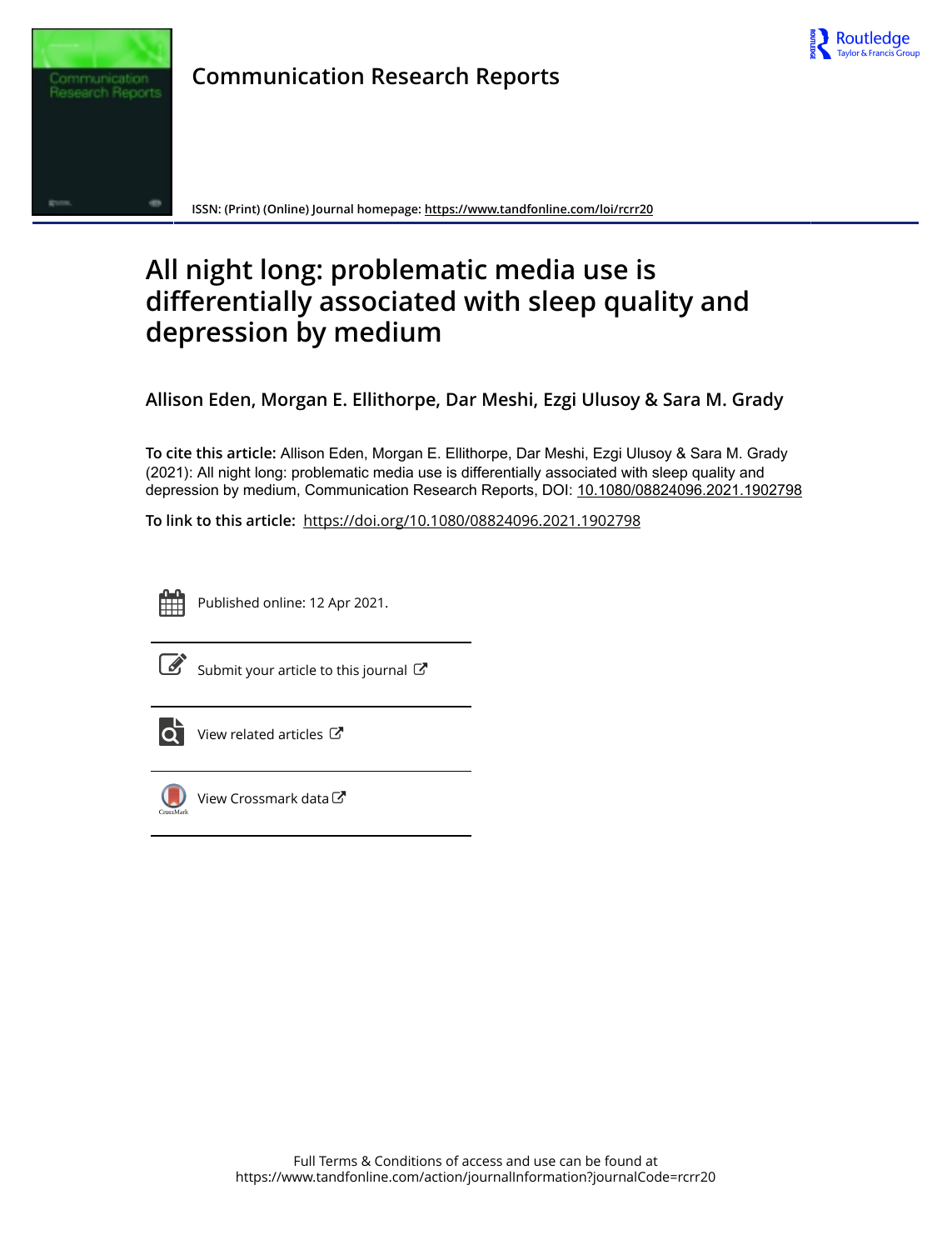# ៖ ි Routledae Taylor & Francis Group

Check for updates

# **All night long: problematic media use is differentially associated with sleep quality and depression by medium**

Allison Eden, Morgan E. Ellithorpe\*, Dar Meshi, Ezgi Ulusoy, and Sara M. Grady

#### **ABSTRACT**

Media use appears to adversely affect sleep quality. Yet, findings remain inconsistent based on medium, duration, and manner of use. Given the recent, widespread rise in consumption of video-ondemand services and social media platforms, problematic use of these media has become of interest to media and sleep researchers. Although research has looked at the correlation between problematic media use and sleep, to date no studies have compared different media platforms to better understand the processes. To address this, we conducted a survey examining the relationships between both sleep quality and depression with problematic broadcast television, video-on-demand, and social media use. Results demonstrate problematic Internet-based media consumption, i.e., video-on-demand and social media use, is related to adverse sleep outcomes while broadcast television use, even when problematic, was not related to adverse sleep outcomes in our study. Similar results were found for depression. Implications for research and clinical practice are discussed.

#### **KEYWORDS**

Television; social media; addiction; sleep quality; depression

Widespread penetration of both personal computers (laptops, tablets, mobile phones, etc.) and Internet access has allowed for the introduction of social media and video-on-demand (VOD) streaming worldwide and at all times of the day. This "always on" media use has led to some small section of the population experiencing maladaptive media use, which interferes with everyday functioning (i.e., *problematic use*; Orosz, Bőthe, & Tóth-Király, 2016).

Problematic media use occurs with both television (Orosz et al., 2016) and social media (Griffiths, Kuss, & Demetrovics, 2014). It has been linked to self-reported, adverse psychological outcomes, such as lower self-esteem and increased depression (Andreassen, Pallesen, & Griffiths, 2017; Bányai et al., 2017; Elhai, Dvorak, Levine, & Hall, 2017). However, the relationship between problematic media use – especially television – and sleep quality is relatively unknown (but see Amez, Vujić, Soffers, & Baert, 2020; Wolniczak et al., 2013), specifically whether streaming media shows associations between problematic use, sleep, and depression more or less strongly than traditional, appointment-based broadcast media use.

**CONTACT** Allison Eden edenalli@msu.edu Department of Communication, Michigan State University, 467 Communication Arts and Sciences Building, East Lansing, MI, 48824.

<sup>\*</sup>Affiliation has changed after data collection. The most recent affiliation is University of Delaware, Department of Communication

<sup>© 2021</sup> Eastern Communication Association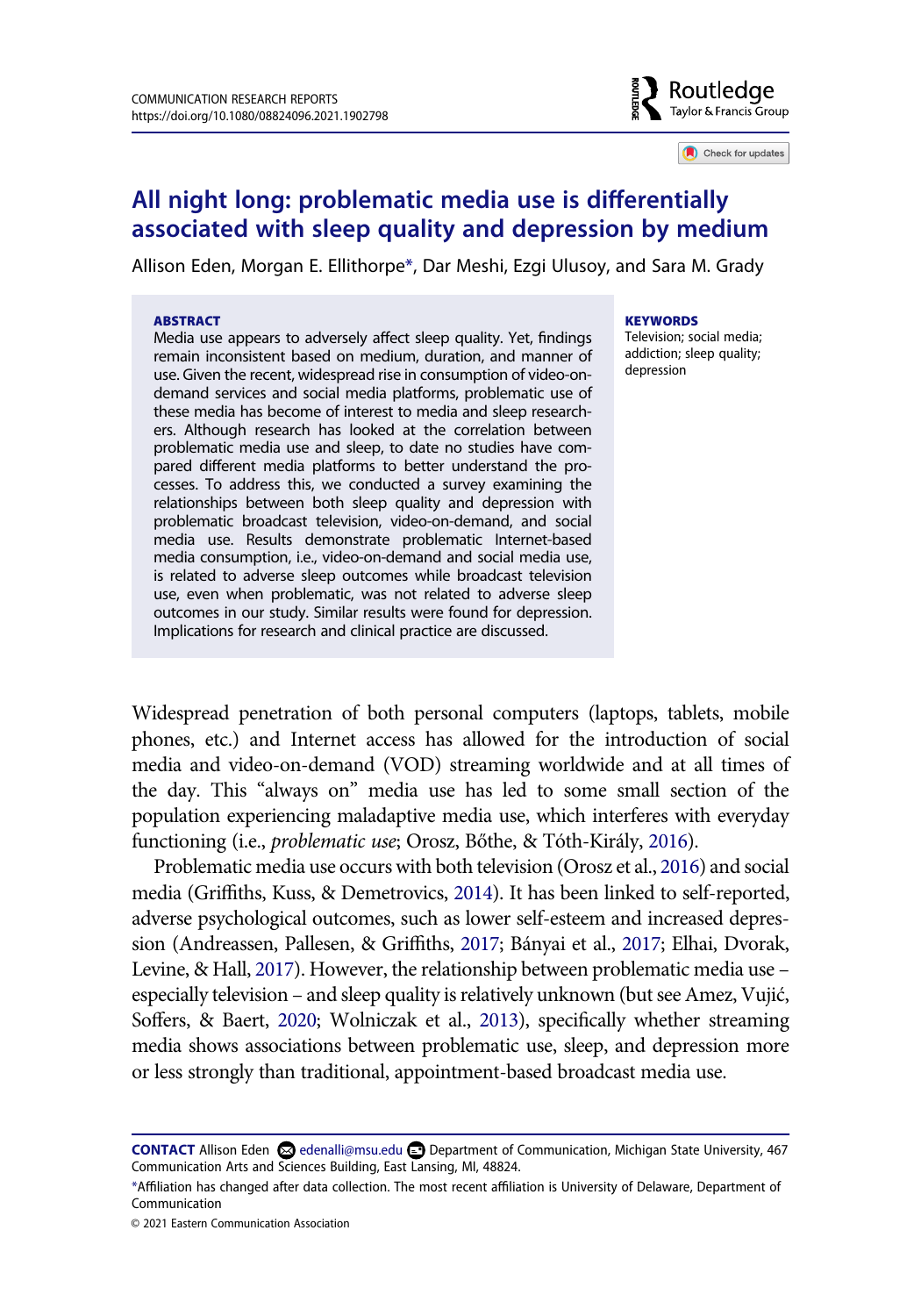#### $2 \leftarrow$  A. EDEN ET AL.

Investigation of these relationships is needed, as the media landscape continues to drastically change. Although some research has examined the role of pre-bed binge-watching (e.g. Exelmans & Van den Bulck, 2017) social media use (e.g. Levenson, Shensa, Sidani, Colditz, & Primack, 2017) and smartphone use (Amez et al., 2020) on sleep disturbances, to date research has not differentiated between streaming media content, broadcast media content, and social media content in the context of sleep outcomes.

Inadequate duration of sleep, sleep disturbances, and delayed onset of bedtime are prevalent among today's youth and young adults (Hale & Guan, 2015), and these sleep problems can have profound adverse health impacts, particularly for depression and mental health (Steptoe, Peacey, & Wardle, 2006). Over 90% of published studies show a significant association with screen media use and adverse sleep outcomes (see Table 2 in Hale & Guan, 2015; Lam, 2014, for a detailed overview), particularly for women (Amez et al., 2020). Published studies examined the duration, location, extent, or frequency of media use as predictors of adverse sleep outcomes (Hale & Guan, 2015; Levenson et al., 2017). Although overall findings suggest strong relationships between media use and adverse sleep outcomes (duration, onset, and quality), results have been inconsistent for different media, i.e., television use was less strongly related to adverse sleep outcomes than social media (Hale & Guan, 2015). Therefore, RQ1 is: What is the relationship between problematic broadcast, streaming, and social media use, sleep disruption, and depression in a college-age population?, and RQ2 is: "Do these relationships differ by modality?

#### **Method**

#### *Participants and Procedure*

One hundred and eighteen students were recruited from an online research pool at a large Midwestern public university. After excluding nine people who stopped taking the survey halfway through, all of the final sample ( $n = 109$ ; 52.29% females;  $M_{\text{age}} = 20.80$ ,  $SD_{\text{age}} = 1.41$ , 65.1% Caucasian) provided written consent, and then completed a survey to assess behavioral and psychological scales as part of a larger study. All procedures were approved by the university Institutional Review Board. Detailed descriptions of participants, and measurement can be found here (https://osf.io/y4wt9/?view\_only=3c5c8c5bb38347fc86e67882fbe20d52).

#### *Measures*

#### *Problematic VOD and TV viewing*

Orosz, Bőthe and Tóth-Király's Problematic Series Viewing Scale (2016) assessed problematic series viewing. Two distinct scales were formed by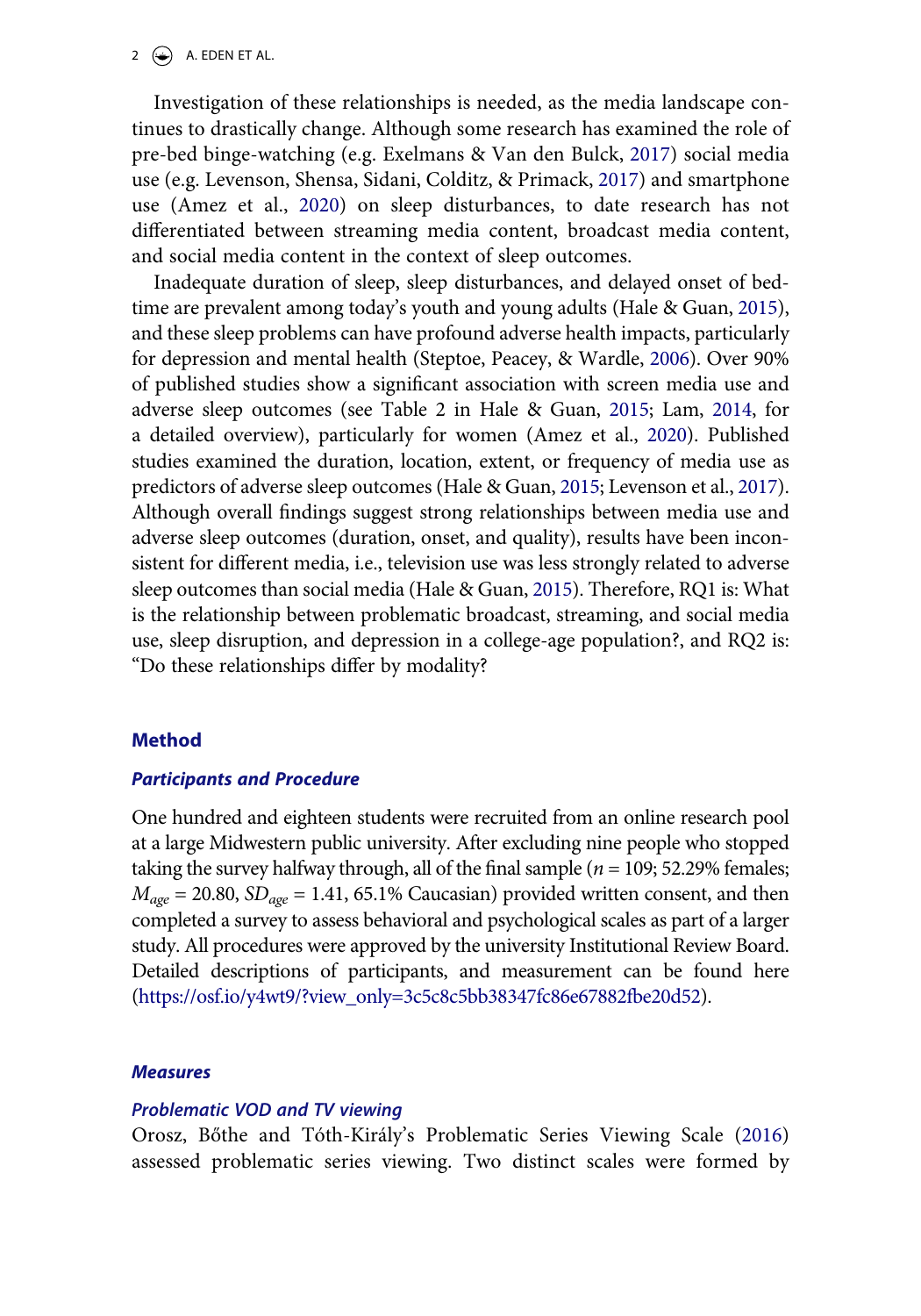averaging responses for each type of viewing (Problematic Broadcast TV,  $\alpha = .85$ ,  $M = 1.96$ ,  $SD = 0.75$ ; Problematic VOD,  $\alpha = .85$ ,  $M = 2.01$ ,  $SD = 0.76$ ).

### *Problematic social media use*

Problematic social media use was measured with the 6-item Bergen Social Media Addiction Scale (Andreassen et al., 2017). Items were summed to form a composite scale (following Andreassen et al., 2017; Bányai et al., 2017),  $\alpha = .88$ ,  $M = 14.73$ ,  $SD = 5.81$ .

#### *Sleep quality*

Pittsburgh Sleep Quality Index (Buysse, Reynolds, Monk, Berman, & Kupfer, 1989) was used to measure sleep quality. Higher scores indicate poorer sleep quality ( $\alpha$  = .75,  $M = 8.21$ ,  $SD = 3.60$ ).

#### *Depression*

The 4-item PROMIS depression scale was used (Clover et al., 2018). Items were summed to form a composite scale,  $\alpha = .88$ ,  $M = 7.30$ ,  $SD = 3.43$ .

#### *Control variables*

Control variables included grade point average out of a 4-point scale (*M* = 3.25, *SD* = 0.35), age, sex, and BMI (*M* = 23.95, *SD* = 4.49).

# **Results**

In order to answer the research question, we ran two OLS regressions with the problematic use scales as the predictors along with the control variables (Table 1; see https://osf.io/y4wt9/?view\_only=3c5c8c5bb38347fc86e67882fbe20d52 for correlations).

Problematic viewing of VOD television and problematic social media use were both associated with a greater incidence of sleep disruption while problematic viewing of broadcast television was not. Similarly, for depression; problematic social media use was significantly associated with higher reporting of depression symptoms, while problematic viewing of broadcast and VOD television were not, although VOD was marginally significant. Sleep disruption and depression were positively correlated. Holding the problematic usages constant, only gender among our control variables positively predicted sleep disruption. Specifically, women were more likely to report sleep disruption.

#### **Discussion**

The results illustrate the relationship between problematic media use and sleep is more nuanced than previous research may have accounted for. Overall, the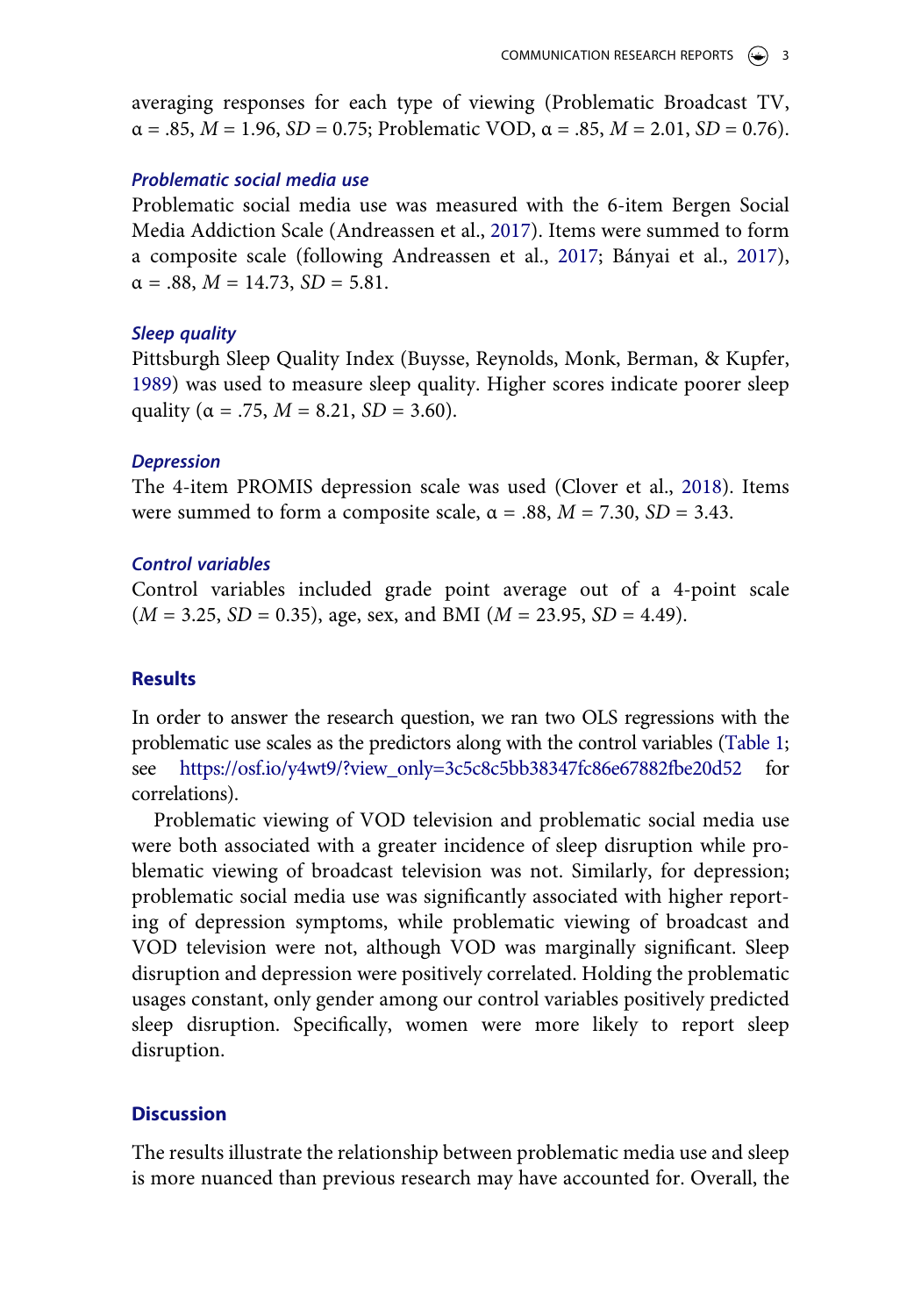#### $4 \quad \Leftrightarrow$  A. EDEN ET AL.

#### **Table 1.** Regression results.

|                          |           | Sleep Quality |               |            | Depression  |           |
|--------------------------|-----------|---------------|---------------|------------|-------------|-----------|
|                          | B         | <b>Beta</b>   | Std. Err.     | B          | <b>Beta</b> | Std. Err. |
| Constant                 | $-4.71$   |               | 6.99          | 3.95       |             | 6.35      |
| Problematic VOD          | $1.46***$ | .31           | 0.54          | $0.93^{+}$ | .20         | 0.49      |
| Problematic non-VOD      | $-0.67$   | $-.14$        | 0.55          | 0.75       | .16         | 0.50      |
| Problematic social media | $0.15*$   | .24           | 0.06          | $0.15*$    | .25         | 0.06      |
| Age                      | 0.32      | .12           | $0.24 - 0.20$ |            | $-.08$      | 0.22      |
| Sex (male $= 0$ )        | $1.48*$   | .21           | 0.67          | 0.64       | .09         | 0.61      |
| BMI                      | 0.03      | .04           | 0.08          | 0.03       | .04         | 0.07      |
| <b>GPA</b>               | 0.28      | .03           | 0.98          | 0.32       | .03         | 0.89      |
| $R^2$ (Adj. $R^2$ )      |           | .20(0.14)     |               |            | .27(.22)    |           |
| F(7, 101)                |           | $3.59**$      |               |            | $5.37***$   |           |

 $N = 109.$ <sup>+</sup> <  $\cdot$  1  $p$  <  $\cdot$  05,  $e^{*p}$  <  $\cdot$  01,  $e^{**}p$  <  $\cdot$  001.

finding suggests the similar structural factors of VOD and social media use may contribute to adverse health outcomes for users, beyond the same problematic use tied to broadcast TV watching.

This could be due to the structural differences between digital media interfaces and broadcast television (Schweidel & Moe, 2016). Broadcast television has clear structural breakpoints (i.e., organized schedules). These structures may provide scripted decision-points where audiences choose to keep watching, change the channel, or turn the TV off. Most VOD services, however, auto-play the next episode, and social media channels have adopted infinite scroll, considered a hallmark of "addictive" software design (Schweidel & Moe, 2016). These interfaces may encourage problematic watching in a way that negatively impacts sleep onset.

Exploring problematic media use – particularly via the Internet and streaming services – in combination with individual affective responses and use patterns may be particularly informative in future sleep latency and displacement research. The need to investigate moderating variables such as affective response and time of use is especially important given that some prior research has demonstrated contradictory findings to ours (e.g., Wolniczak et al., 2013).

In terms of limitations to the current study relies on cross-sectional selfreport data, so causal inference is limited. That said, problematic media use is well suited to self-report, given that the relative and personal interpretation of behaviors may be more informative than demarcating absolutes; what is problematic and disruptive for one media user may not be for others. It is also worth noting that our items differentiated viewing behaviors in terms of platform differences (broadcast television vs. VOD) but not hardware differences (television set vs. mobile device vs. laptop). As VOD services can be accessed both through mobile devices and television sets, the structural interface may be an essential factor to consider in future studies. Finally, we replicated findings regarding the role of gender in media use and sleep disturbance (Amez et al., 2020), yet an explanatory mechanism for why women are more strongly affected is lacking. Future studies must examine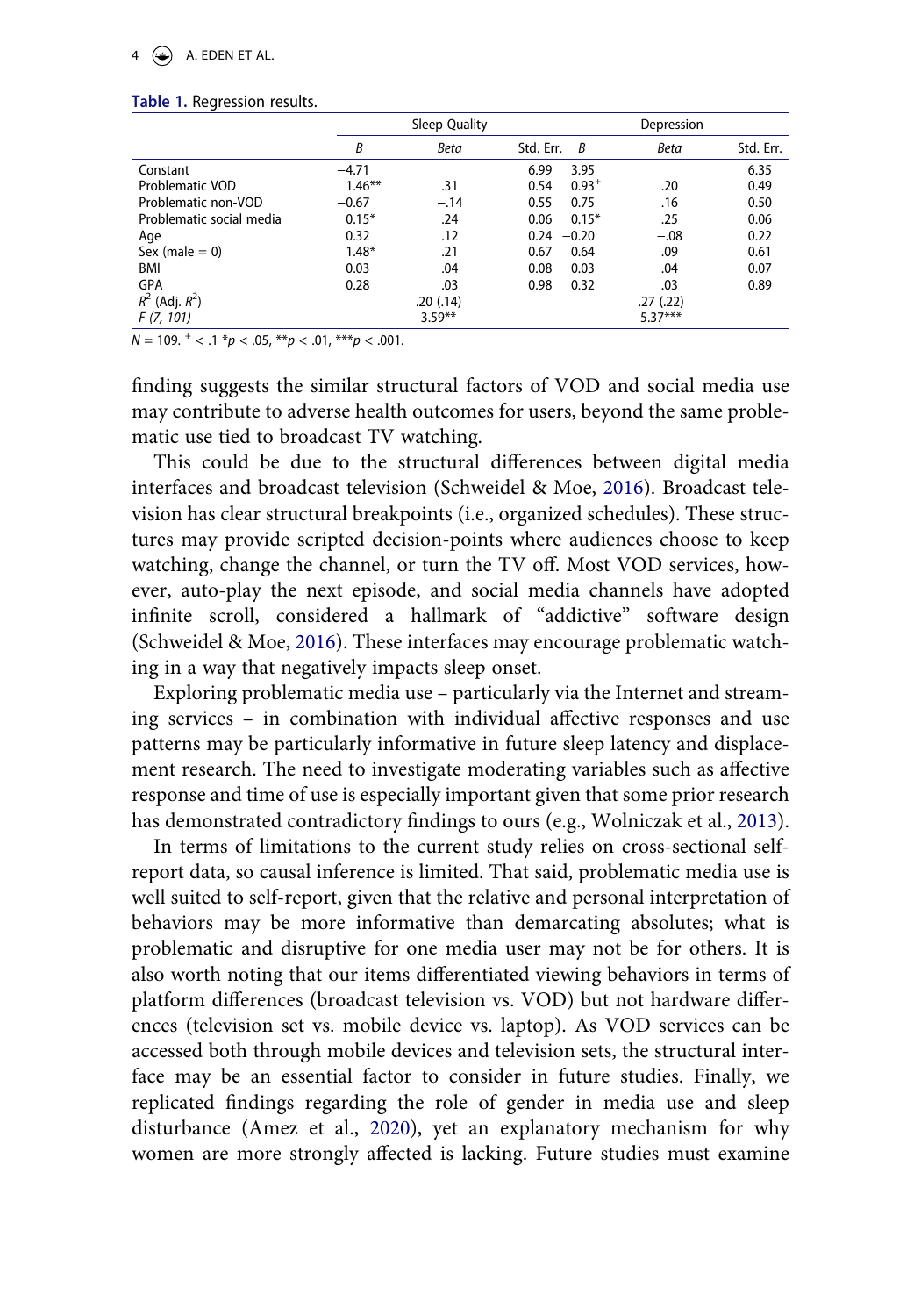other intra-personal and content-based variables to differentiate the effects of problematic use on health outcomes for different users."

To conclude, the main contribution of this study illustrates that the media effects on sleep and mental health outcomes, such as depression, vary based on media platform. Research should continue to disentangle what people watch (and how) to understand the various roles of structural, environmental, and content features in media and their differential effects on sleep quality and other outcomes. Such understanding can lead future researchers to be able to build a theory around the differential effects of media platforms on sleep quality and mental health. A better-differentiated understanding of problematic media use, particularly relationships to sleep and other health outcomes, could also inform future tools for applied scholars and health practitioners in diagnostic contexts.

# **Disclosure Statement**

No potential conflict of interest was reported by the authors.

# **Notes on contributors**

*Allison Eden* (Ph.D., 2011, Michigan State University) is an associate professor in the Department of Communication at Michigan State University. Her work centers on understanding media enjoyment, particularly the role enjoyment plays in attention to and selection of media content, and more broadly the effects of entertainment on user behavior and wellbeing.

*Morgan Ellithorpe* (Ph.D., 2015, The Ohio State University) is an assistant professor in the Department of Communication at the University of Delaware. Her research is in the area of media psychology, and centers on media effects on health and health disparities. Her research has been published in outlets such as Journal of Communication, Communication Research, Obesity, Journal of Youth and Adolescence, Journal of Sex Research, Social Science and Medicine, and Media Psychology. Her work has been funded by the National Institutes of Health.

*Dar Meshi* (Ph.D., 2006, Columbia University) is an assistant professor in the Department of Advertising and Public Relations at Michigan State University. His research focuses on the neural processing of socially communicated information, with a special interest in understanding the motivation to use, and the effects of, online social networking sites.

*Ezgi Ulusoy* is a Ph.D. student in the Department of Communication at Michigan State University with an educational background in media and literature. Her primary interest lies in the motivations leading to and the outcomes of media behaviors, especially in new media settings.

*Sara Grady* is a PhD student in the Department of Communication at Michigan State University. Her research explores media and entertainment consumption from a functional perspective, particularly examining functional motives for narrative exposure and affective and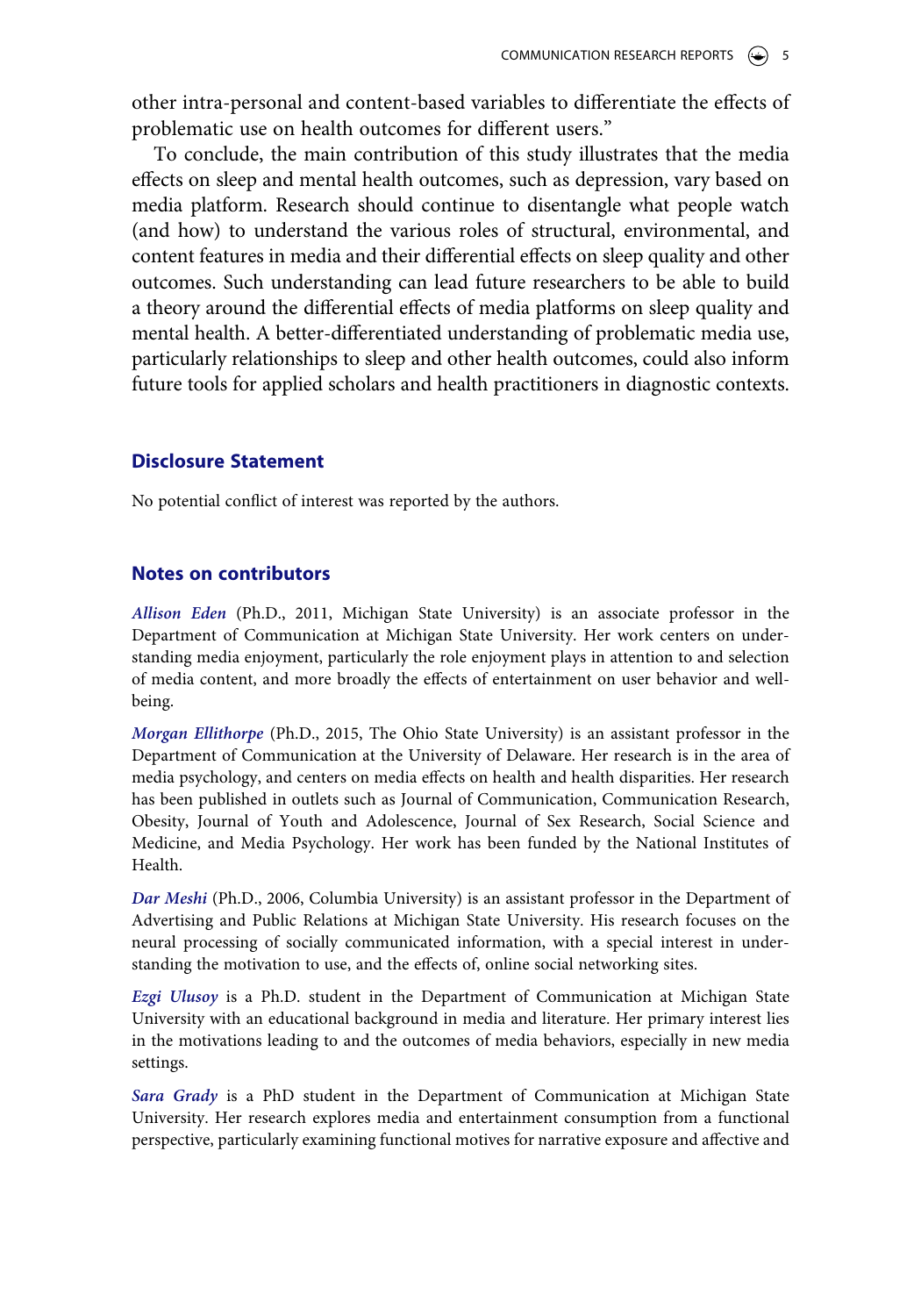$6 \leftrightarrow$  A. EDEN ET AL.

social outcomes of use. Her work is informed by her degrees in both engineering (University of Michigan) and fan & media studies (University of Edinburgh).

#### **Author contribution**

AE, ME, DM proposed and designed study. EU, SG collected data. All authors contributed to data analysis and writing.

# **References**

- Amez, S., Vujić, S., Soffers, P., & Baert, S. (2020). Yawning while scrolling? Examining gender differences in the association between smartphone use and sleep quality. *Journal of Sleep Research*, 29(6), e12971. doi:10.1111/jsr.12971
- Andreassen, C. S., Pallesen, S., & Griffiths, M. D. (2017). The relationship between addictive use of social media, narcissism, and self-esteem: Findings from a large national survey. *Addictive Behaviors*, 64, 287–293. doi:10.1016/j.addbeh.2016.03.006
- Bányai, F., Zsila, Á., Király, O., Maraz, A., Elekes, Z., Griffiths, M. D., . . . Demetrovics, Z. (2017). Problematic social media use: Results from a large-scale nationally representative adolescent sample. *PLoS One*, 12(1), e0169839. doi:10.1371/journal.pone.0169839
- Buysse, D. J., Reynolds, C. F., III, Monk, T. H., Berman, S. R., & Kupfer, D. J. (1989). The Pittsburgh sleep quality index: A new instrument for psychiatric practice and research. *Psychiatry Research*, 28(2), 193–213. doi:10.1016/0165-1781(89)90047-4
- Clover, K., Lambert, S. D., Oldmeadow, C., Britton, B., King, M. T., Mitchell, A. J., & Carter, G. (2018). PROMIS depression measures perform similarly to legacy measures relative to a structured diagnostic interview for depression in cancer patients. *Quality of Life Research*, 27(5), 1357–1367. doi:10.1007/s11136-018-1803-x
- Elhai, J. D., Dvorak, R. D., Levine, J. C., & Hall, B. J. (2017). Problematic smartphone use: A conceptual overview and systematic review of relations with anxiety and depression psychopathology. *Journal of Affective Disorders*, 207, 251–259. doi:10.1016/j.jad.2016.08.030
- Exelmans, L., & Van den Bulck, J. (2017). Bedtime, shuteye time and electronic media: Sleep displacement is a two-step process. *Journal of Sleep Research*, 26(3), 364–370. doi:10.1111/ jsr.12510
- Griffiths, M. D., Kuss, D. J., & Demetrovics, Z. (2014). Social networking addiction: An overview of preliminary findings. In *Behavioral addictions* (pp. 119–141). New York: Elsevier.
- Hale, L., & Guan, S. (2015). Screen time and sleep among school-aged children and adolescents: A systematic literature review. *Sleep Medicine Reviews*, 21, 50–58. doi:10.1016/j. smrv.2014.07.007
- Lam, L. T. (2014). Internet gaming addiction, problematic use of the internet, and sleep problems: A systematic review. *Current Psychiatry Reports*, 16(4), 444. doi:10.1007/s11920- 014-0444-1
- Levenson, J. C., Shensa, A., Sidani, J. E., Colditz, J. B., & Primack, B. A. (2017). Social media use before bed and sleep disturbance among young adults in the United States: A nationally representative study. *Sleep*, 40, 9.
- Orosz, G., Bőthe, B., & Tóth-Király, I. (2016). The development of the problematic series watching scale (PSWS). *Journal of Behavioral Addictions*, 5(1), 144–150. doi:10.1556/ 2006.5.2016.011